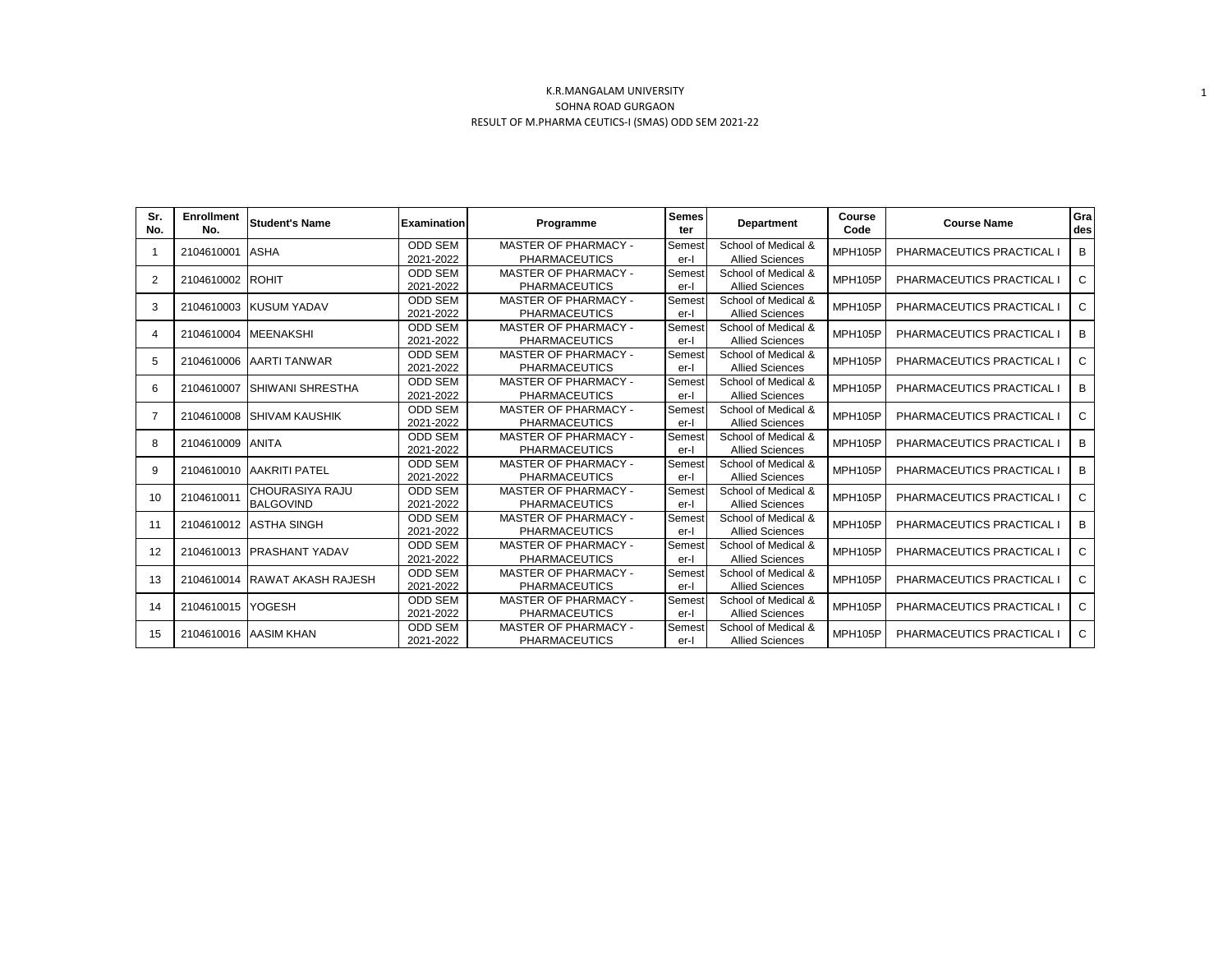| Sr.<br>No.     | <b>Enrollment</b><br>No. | <b>Student's Name</b>                      | <b>Examination</b>          | <b>Semes</b><br>Programme                           |                | Course<br>Code | <b>Course Name</b>         | Grad<br>es |
|----------------|--------------------------|--------------------------------------------|-----------------------------|-----------------------------------------------------|----------------|----------------|----------------------------|------------|
| 1              | 2104610001               | <b>ASHA</b>                                | <b>ODD SEM</b><br>2021-2022 | <b>MASTER OF PHARMACY -</b><br><b>PHARMACEUTICS</b> | Semest<br>er-l | <b>MPH106S</b> | <b>SEMINAR/ASSIGNMENT</b>  | C          |
| 2              | 2104610002               | <b>ROHIT</b>                               | <b>ODD SEM</b><br>2021-2022 | <b>MASTER OF PHARMACY -</b><br><b>PHARMACEUTICS</b> | Semest<br>er-l | <b>MPH106S</b> | <b>SEMINAR/ASSIGNMENT</b>  | D          |
| 3              | 2104610003               | <b>KUSUM YADAV</b>                         | <b>ODD SEM</b><br>2021-2022 | <b>MASTER OF PHARMACY -</b><br><b>PHARMACEUTICS</b> | Semest<br>er-l | <b>MPH106S</b> | SEMINAR/ASSIGNMENT         | C          |
| 4              | 2104610004               | <b>MEENAKSHI</b>                           | <b>ODD SEM</b><br>2021-2022 | <b>MASTER OF PHARMACY -</b><br><b>PHARMACEUTICS</b> | Semest<br>er-l | <b>MPH106S</b> | <b>ISEMINAR/ASSIGNMENT</b> | B          |
| 5              | 2104610006               | <b>AARTI TANWAR</b>                        | <b>ODD SEM</b><br>2021-2022 | <b>MASTER OF PHARMACY -</b><br><b>PHARMACEUTICS</b> | Semest<br>er-l | <b>MPH106S</b> | <b>ISEMINAR/ASSIGNMENT</b> | C          |
| 6              | 2104610007               | ISHIWANI SHRESTHA                          | <b>ODD SEM</b><br>2021-2022 | <b>MASTER OF PHARMACY -</b><br><b>PHARMACEUTICS</b> | Semest<br>er-l | <b>MPH106S</b> | <b>SEMINAR/ASSIGNMENT</b>  | B          |
| $\overline{7}$ | 2104610008               | ISHIVAM KAUSHIK                            | <b>ODD SEM</b><br>2021-2022 | MASTER OF PHARMACY -<br><b>PHARMACEUTICS</b>        | Semest<br>er-l | <b>MPH106S</b> | <b>ISEMINAR/ASSIGNMENT</b> | C          |
| 8              | 2104610009               | <b>ANITA</b>                               | <b>ODD SEM</b><br>2021-2022 | <b>MASTER OF PHARMACY -</b><br><b>PHARMACEUTICS</b> | Semest<br>er-l | <b>MPH106S</b> | <b>SEMINAR/ASSIGNMENT</b>  | C          |
| 9              | 2104610010               | <b>AAKRITI PATEL</b>                       | <b>ODD SEM</b><br>2021-2022 | <b>MASTER OF PHARMACY -</b><br><b>PHARMACEUTICS</b> | Semest<br>er-l | <b>MPH106S</b> | SEMINAR/ASSIGNMENT         | B          |
| 10             | 2104610011               | <b>CHOURASIYA RAJU</b><br><b>BALGOVIND</b> | <b>ODD SEM</b><br>2021-2022 | <b>MASTER OF PHARMACY -</b><br><b>PHARMACEUTICS</b> | Semest<br>er-l | <b>MPH106S</b> | <b>SEMINAR/ASSIGNMENT</b>  | D          |
| 11             | 2104610012               | <b>ASTHA SINGH</b>                         | <b>ODD SEM</b><br>2021-2022 | <b>MASTER OF PHARMACY -</b><br><b>PHARMACEUTICS</b> | Semest<br>er-l | <b>MPH106S</b> | SEMINAR/ASSIGNMENT         | A          |
| 12             | 2104610013               | <b>IPRASHANT YADAV</b>                     | <b>ODD SEM</b><br>2021-2022 | <b>MASTER OF PHARMACY -</b><br><b>PHARMACEUTICS</b> | Semest<br>er-l | <b>MPH106S</b> | <b>ISEMINAR/ASSIGNMENT</b> | D          |
| 13             | 2104610014               | <b>RAWAT AKASH RAJESH</b>                  | <b>ODD SEM</b><br>2021-2022 | <b>MASTER OF PHARMACY -</b><br><b>PHARMACEUTICS</b> | Semest<br>er-l | <b>MPH106S</b> | <b>SEMINAR/ASSIGNMENT</b>  | D          |
| 14             | 2104610015               | <b>YOGESH</b>                              | <b>ODD SEM</b><br>2021-2022 | <b>MASTER OF PHARMACY -</b><br><b>PHARMACEUTICS</b> | Semest<br>er-l | <b>MPH106S</b> | <b>ISEMINAR/ASSIGNMENT</b> | D          |
| 15             | 2104610016               | <b>AASIM KHAN</b>                          | <b>ODD SEM</b><br>2021-2022 | <b>MASTER OF PHARMACY -</b><br><b>PHARMACEUTICS</b> | Semest<br>er-l |                | MPH106S SEMINAR/ASSIGNMENT | D          |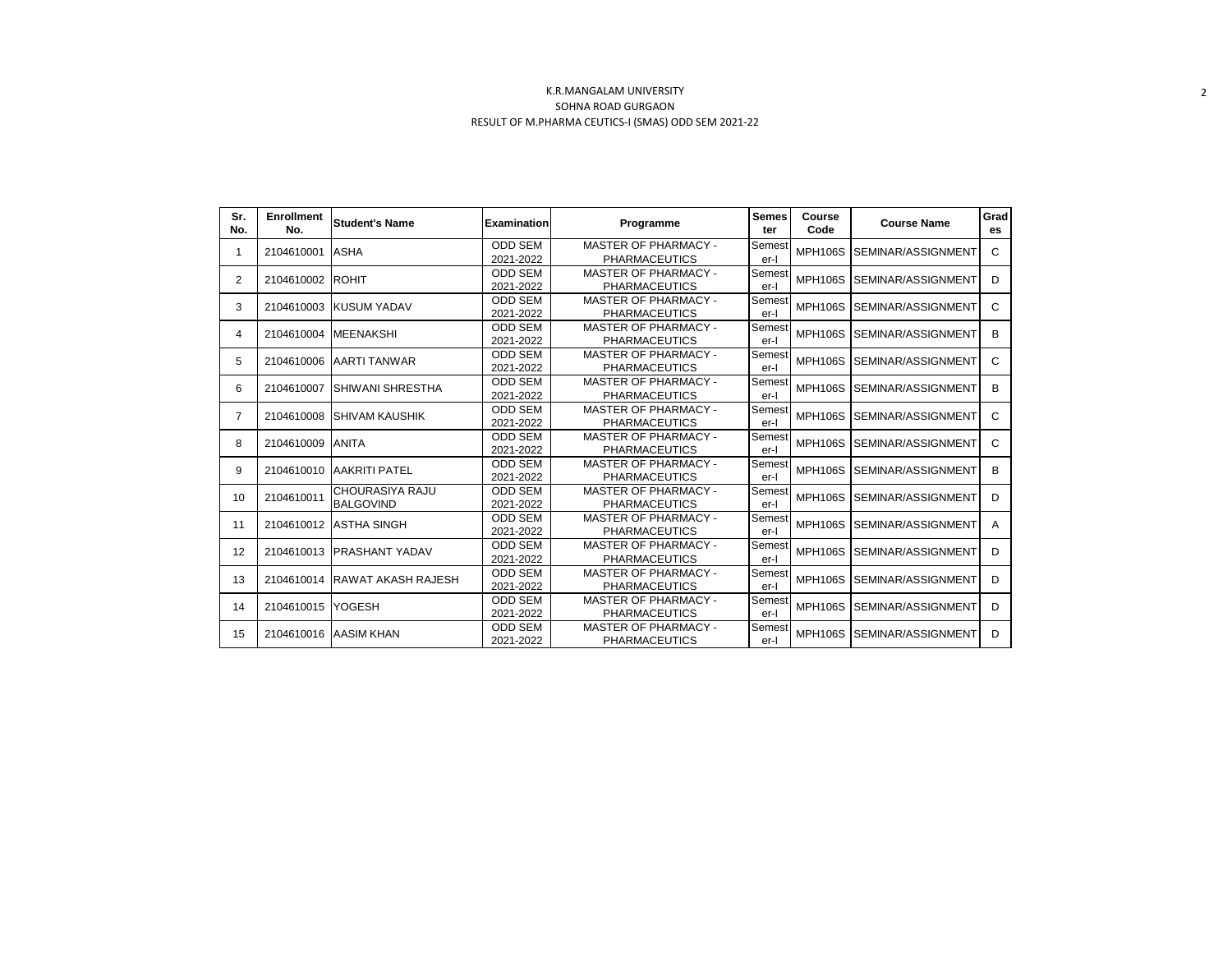| Sr.<br>No. | <b>Enrollment</b><br>No. | <b>Student's Name</b>               | Examination                 | Programme                                           | <b>Semes</b><br>ter | Course<br>Code | <b>Course Name</b>          | Grad<br>es |
|------------|--------------------------|-------------------------------------|-----------------------------|-----------------------------------------------------|---------------------|----------------|-----------------------------|------------|
|            | 2104610001               | <b>ASHA</b>                         | <b>ODD SEM</b><br>2021-2022 | MASTER OF PHARMACY -<br><b>PHARMACEUTICS</b>        | Semest<br>er-l      | <b>MPH103T</b> | <b>MODERN PHARMACEUTICS</b> | В          |
| 2          | 2104610002               | <b>ROHIT</b>                        | <b>ODD SEM</b><br>2021-2022 | <b>MASTER OF PHARMACY -</b><br><b>PHARMACEUTICS</b> | Semest<br>$er-I$    | <b>MPH103T</b> | <b>MODERN PHARMACEUTICS</b> | D          |
| 3          | 2104610003               | <b>KUSUM YADAV</b>                  | <b>ODD SEM</b><br>2021-2022 | MASTER OF PHARMACY -<br><b>PHARMACEUTICS</b>        | Semest<br>er-l      | <b>MPH103T</b> | <b>MODERN PHARMACEUTICS</b> | C          |
| 4          | 2104610004               | <b>MEENAKSHI</b>                    | <b>ODD SEM</b><br>2021-2022 | <b>MASTER OF PHARMACY -</b><br><b>PHARMACEUTICS</b> | Semest<br>er-l      | <b>MPH103T</b> | <b>MODERN PHARMACEUTICS</b> | A          |
| 5          | 2104610006               | <b>AARTI TANWAR</b>                 | <b>ODD SEM</b><br>2021-2022 | MASTER OF PHARMACY -<br><b>PHARMACEUTICS</b>        | Semest<br>er-l      | <b>MPH103T</b> | <b>MODERN PHARMACEUTICS</b> | C          |
| 6          | 2104610007               | <b>SHIWANI SHRESTHA</b>             | <b>ODD SEM</b><br>2021-2022 | <b>MASTER OF PHARMACY -</b><br><b>PHARMACEUTICS</b> | Semest<br>er-l      | <b>MPH103T</b> | <b>MODERN PHARMACEUTICS</b> | B          |
| 7          | 2104610008               | <b>SHIVAM KAUSHIK</b>               | <b>ODD SEM</b><br>2021-2022 | MASTER OF PHARMACY -<br><b>PHARMACEUTICS</b>        | Semest<br>er-l      | <b>MPH103T</b> | <b>MODERN PHARMACEUTICS</b> | D          |
| 8          | 2104610009               | <b>ANITA</b>                        | <b>ODD SEM</b><br>2021-2022 | <b>MASTER OF PHARMACY -</b><br><b>PHARMACEUTICS</b> | Semest<br>er-l      | <b>MPH103T</b> | <b>MODERN PHARMACEUTICS</b> | В          |
| 9          | 2104610010               | <b>AAKRITI PATEL</b>                | <b>ODD SEM</b><br>2021-2022 | MASTER OF PHARMACY -<br><b>PHARMACEUTICS</b>        | Semest<br>er-l      | <b>MPH103T</b> | <b>MODERN PHARMACEUTICS</b> | В          |
| 10         | 2104610011               | CHOURASIYA RAJU<br><b>BALGOVIND</b> | <b>ODD SEM</b><br>2021-2022 | MASTER OF PHARMACY -<br><b>PHARMACEUTICS</b>        | Semest<br>$er-I$    | <b>MPH103T</b> | <b>MODERN PHARMACEUTICS</b> | C          |
| 11         | 2104610012               | <b>ASTHA SINGH</b>                  | <b>ODD SEM</b><br>2021-2022 | <b>MASTER OF PHARMACY -</b><br><b>PHARMACEUTICS</b> | Semest<br>er-l      | <b>MPH103T</b> | <b>MODERN PHARMACEUTICS</b> | B          |
| 12         | 2104610013               | <b>PRASHANT YADAV</b>               | <b>ODD SEM</b><br>2021-2022 | MASTER OF PHARMACY -<br><b>PHARMACEUTICS</b>        | Semest<br>er-l      | <b>MPH103T</b> | <b>MODERN PHARMACEUTICS</b> | D          |
| 13         | 2104610014               | <b>RAWAT AKASH RAJESH</b>           | <b>ODD SEM</b><br>2021-2022 | MASTER OF PHARMACY -<br><b>PHARMACEUTICS</b>        | Semest<br>er-l      | <b>MPH103T</b> | <b>MODERN PHARMACEUTICS</b> | D          |
| 14         | 2104610015               | <b>YOGESH</b>                       | <b>ODD SEM</b><br>2021-2022 | MASTER OF PHARMACY -<br><b>PHARMACEUTICS</b>        | Semest<br>er-l      | <b>MPH103T</b> | <b>MODERN PHARMACEUTICS</b> | C          |
| 15         | 2104610016               | <b>AASIM KHAN</b>                   | ODD SEM<br>2021-2022        | <b>MASTER OF PHARMACY -</b><br><b>PHARMACEUTICS</b> | Semest<br>er-l      | <b>MPH103T</b> | <b>MODERN PHARMACEUTICS</b> | C          |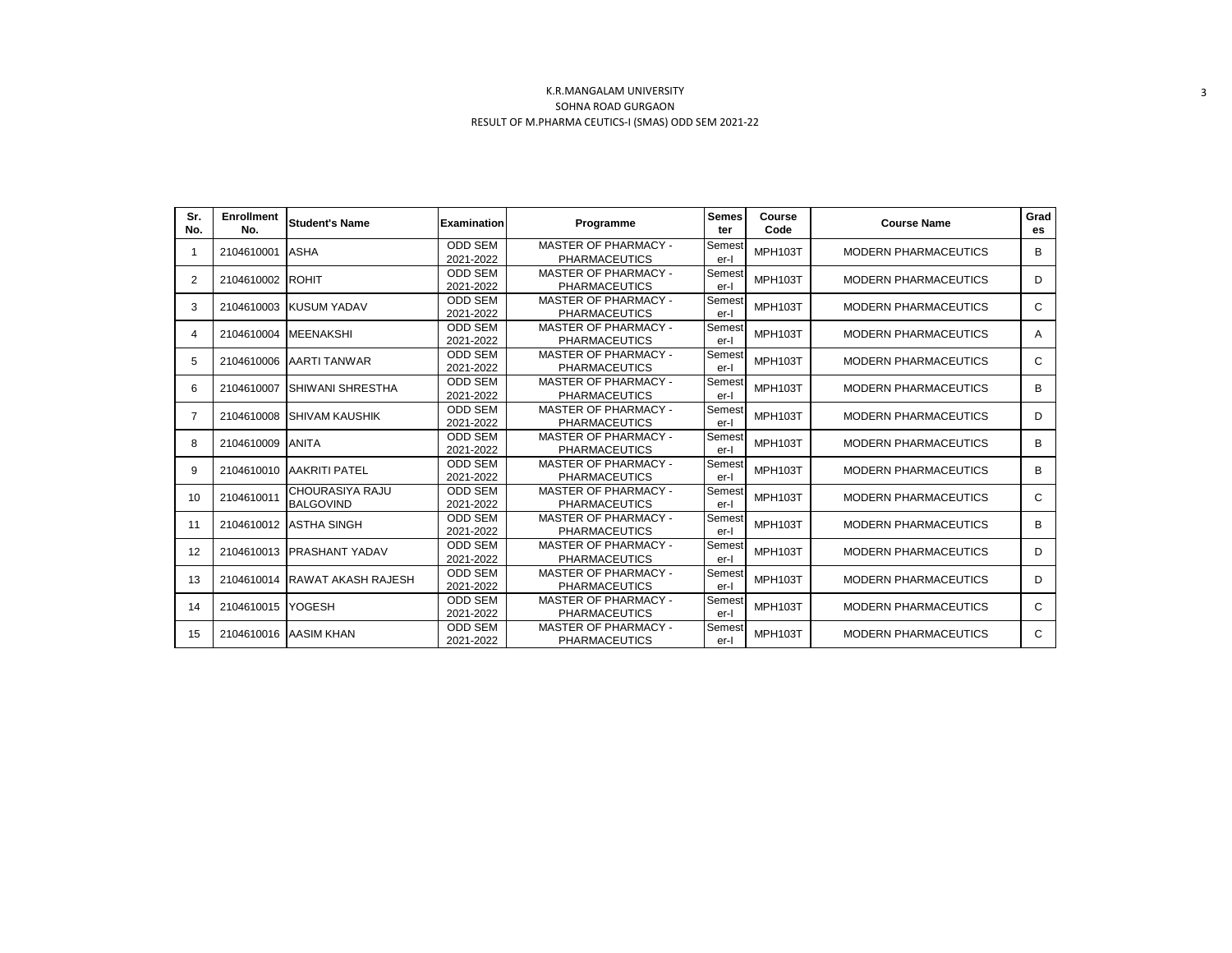| Sr.<br>No.     | <b>Enrollment</b><br>No. | <b>Student's Name</b>               | Examination                 | Programme                                           | <b>Semes</b><br>ter | Course<br>Code | <b>Course Name</b>                          | Grad<br>es   |
|----------------|--------------------------|-------------------------------------|-----------------------------|-----------------------------------------------------|---------------------|----------------|---------------------------------------------|--------------|
|                | 2104610001               | <b>ASHA</b>                         | <b>ODD SEM</b><br>2021-2022 | <b>MASTER OF PHARMACY -</b><br><b>PHARMACEUTICS</b> | Semest<br>er-l      | <b>MPH101T</b> | MODERN PHARMACEUTICAL ANALYTICAL TECHNIQUES | A            |
| $\overline{2}$ | 2104610002               | <b>ROHIT</b>                        | <b>ODD SEM</b><br>2021-2022 | MASTER OF PHARMACY -<br><b>PHARMACEUTICS</b>        | Semest<br>er-l      | <b>MPH101T</b> | MODERN PHARMACEUTICAL ANALYTICAL TECHNIQUES | B            |
| 3              |                          | 2104610003 KUSUM YADAV              | <b>ODD SEM</b><br>2021-2022 | <b>MASTER OF PHARMACY -</b><br><b>PHARMACEUTICS</b> | Semest<br>er-l      | <b>MPH101T</b> | MODERN PHARMACEUTICAL ANALYTICAL TECHNIQUES | B            |
| $\overline{4}$ | 2104610004               | <b>MEENAKSHI</b>                    | <b>ODD SEM</b><br>2021-2022 | MASTER OF PHARMACY -<br><b>PHARMACEUTICS</b>        | Semest<br>er-l      | <b>MPH101T</b> | MODERN PHARMACEUTICAL ANALYTICAL TECHNIQUES | A            |
| 5              | 2104610006               | <b>JAARTI TANWAR</b>                | <b>ODD SEM</b><br>2021-2022 | <b>MASTER OF PHARMACY -</b><br><b>PHARMACEUTICS</b> | Semest<br>er-l      | <b>MPH101T</b> | MODERN PHARMACEUTICAL ANALYTICAL TECHNIQUES | A            |
| 6              | 2104610007               | <b>SHIWANI SHRESTHA</b>             | <b>ODD SEM</b><br>2021-2022 | <b>MASTER OF PHARMACY -</b><br><b>PHARMACEUTICS</b> | Semest<br>er-l      | <b>MPH101T</b> | MODERN PHARMACEUTICAL ANALYTICAL TECHNIQUES | A            |
| $\overline{7}$ | 2104610008               | <b>SHIVAM KAUSHIK</b>               | <b>ODD SEM</b><br>2021-2022 | <b>MASTER OF PHARMACY -</b><br><b>PHARMACEUTICS</b> | Semest<br>er-l      | <b>MPH101T</b> | MODERN PHARMACEUTICAL ANALYTICAL TECHNIQUES | A            |
| 8              | 2104610009               | <b>ANITA</b>                        | <b>ODD SEM</b><br>2021-2022 | <b>MASTER OF PHARMACY -</b><br><b>PHARMACEUTICS</b> | Semest<br>er-l      | <b>MPH101T</b> | MODERN PHARMACEUTICAL ANALYTICAL TECHNIQUES | $\circ$      |
| 9              |                          | 2104610010 AAKRITI PATEL            | <b>ODD SEM</b><br>2021-2022 | <b>MASTER OF PHARMACY -</b><br><b>PHARMACEUTICS</b> | Semest<br>er-l      | <b>MPH101T</b> | MODERN PHARMACEUTICAL ANALYTICAL TECHNIQUES | $\circ$      |
| 10             | 2104610011               | CHOURASIYA RAJU<br><b>BALGOVIND</b> | <b>ODD SEM</b><br>2021-2022 | <b>MASTER OF PHARMACY -</b><br><b>PHARMACEUTICS</b> | Semest<br>er-l      | <b>MPH101T</b> | MODERN PHARMACEUTICAL ANALYTICAL TECHNIQUES | B            |
| 11             |                          | 2104610012 ASTHA SINGH              | <b>ODD SEM</b><br>2021-2022 | <b>MASTER OF PHARMACY -</b><br><b>PHARMACEUTICS</b> | Semest<br>er-l      | <b>MPH101T</b> | MODERN PHARMACEUTICAL ANALYTICAL TECHNIQUES | A            |
| 12             | 2104610013               | <b>PRASHANT YADAV</b>               | <b>ODD SEM</b><br>2021-2022 | <b>MASTER OF PHARMACY -</b><br><b>PHARMACEUTICS</b> | Semest<br>er-l      | <b>MPH101T</b> | MODERN PHARMACEUTICAL ANALYTICAL TECHNIQUES | $\mathbf{C}$ |
| 13             |                          | 2104610014 RAWAT AKASH RAJESH       | <b>ODD SEM</b><br>2021-2022 | <b>MASTER OF PHARMACY -</b><br><b>PHARMACEUTICS</b> | Semest<br>er-l      | <b>MPH101T</b> | MODERN PHARMACEUTICAL ANALYTICAL TECHNIQUES | B            |
| 14             | 2104610015               | <b>YOGESH</b>                       | <b>ODD SEM</b><br>2021-2022 | <b>MASTER OF PHARMACY -</b><br><b>PHARMACEUTICS</b> | Semest<br>er-l      | <b>MPH101T</b> | MODERN PHARMACEUTICAL ANALYTICAL TECHNIQUES | A            |
| 15             |                          | 2104610016 AASIM KHAN               | <b>ODD SEM</b><br>2021-2022 | <b>MASTER OF PHARMACY -</b><br><b>PHARMACEUTICS</b> | Semest<br>er-l      | <b>MPH101T</b> | MODERN PHARMACEUTICAL ANALYTICAL TECHNIQUES | A            |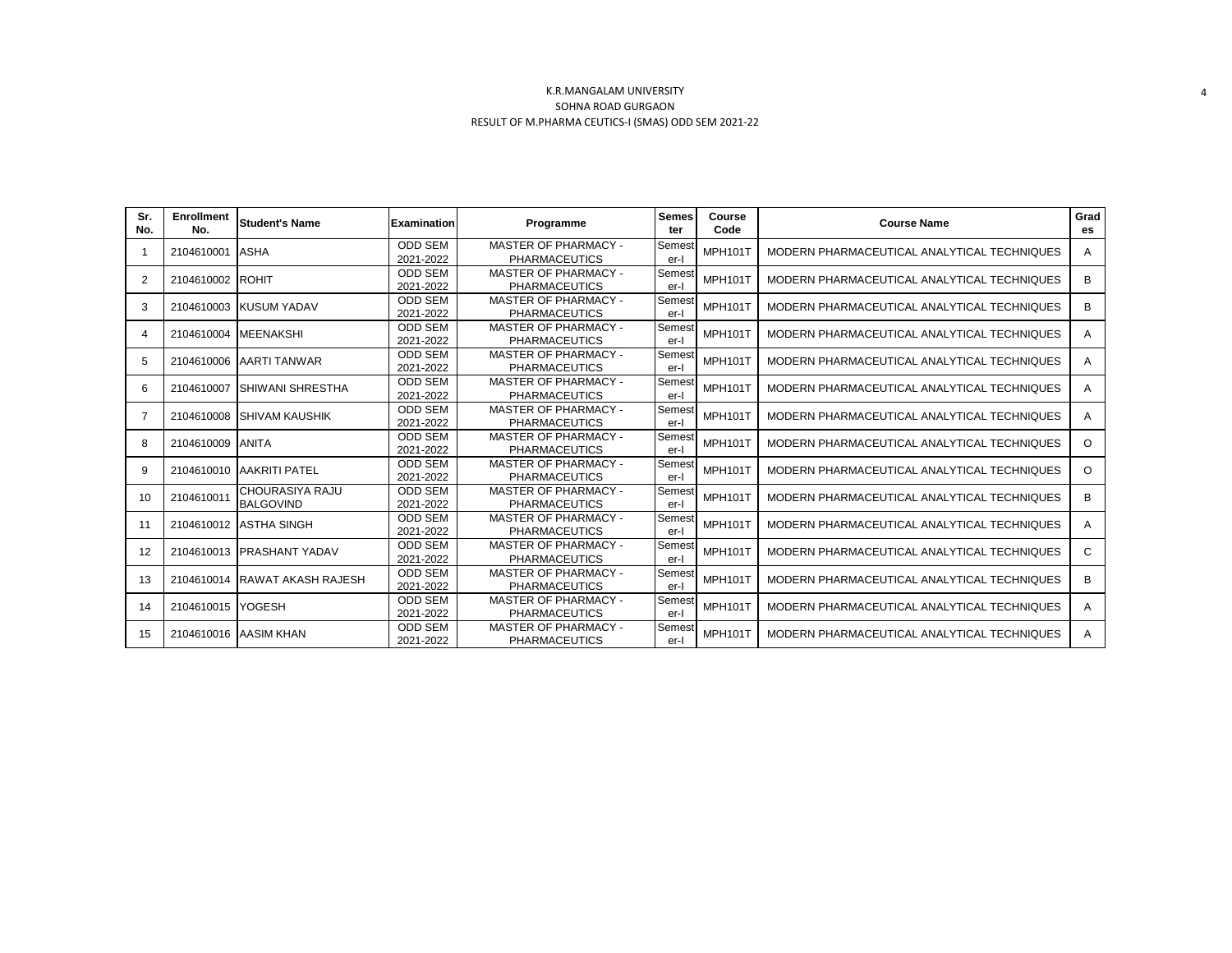| Sr.<br>No.     | <b>Enrollment</b><br>No. | <b>Student's Name</b>     | <b>Examination</b> | Programme                   | <b>Semes</b><br>ter | Course<br>Code | <b>Course Name</b>   | Grades |
|----------------|--------------------------|---------------------------|--------------------|-----------------------------|---------------------|----------------|----------------------|--------|
|                | 2104610001               | ASHA                      | <b>ODD SEM</b>     | <b>MASTER OF PHARMACY -</b> | Semest              | <b>MPH102T</b> | DRUG DELIVERY SYSTEM | B      |
|                |                          |                           | 2021-2022          | <b>PHARMACEUTICS</b>        | er-l                |                |                      |        |
|                | 2<br>2104610002          | <b>ROHIT</b>              | <b>ODD SEM</b>     | MASTER OF PHARMACY -        | Semest              | <b>MPH102T</b> | DRUG DELIVERY SYSTEM | C      |
|                |                          |                           | 2021-2022          | <b>PHARMACEUTICS</b>        | er-l                |                |                      |        |
| 3              |                          | 2104610003 KUSUM YADAV    | <b>ODD SEM</b>     | <b>MASTER OF PHARMACY -</b> | Semest              | <b>MPH102T</b> | DRUG DELIVERY SYSTEM | A      |
|                |                          |                           | 2021-2022          | <b>PHARMACEUTICS</b>        | er-l                |                |                      |        |
| 4              | 2104610004               | <b>MEENAKSHI</b>          | <b>ODD SEM</b>     | <b>MASTER OF PHARMACY -</b> | Semest              | <b>MPH102T</b> | DRUG DELIVERY SYSTEM | B      |
|                |                          |                           | 2021-2022          | <b>PHARMACEUTICS</b>        | er-l                |                |                      |        |
| 5              | 2104610006               | <b>AARTI TANWAR</b>       | <b>ODD SEM</b>     | <b>MASTER OF PHARMACY -</b> | Semest              | <b>MPH102T</b> | DRUG DELIVERY SYSTEM | B      |
|                |                          |                           | 2021-2022          | <b>PHARMACEUTICS</b>        | er-l                |                |                      |        |
| 6              | 2104610007               | SHIWANI SHRESTHA          | <b>ODD SEM</b>     | MASTER OF PHARMACY -        | Semest              | MPH102T        | DRUG DELIVERY SYSTEM | A      |
|                |                          |                           | 2021-2022          | <b>PHARMACEUTICS</b>        | er-l                |                |                      |        |
| $\overline{7}$ | 2104610008               | <b>SHIVAM KAUSHIK</b>     | <b>ODD SEM</b>     | <b>MASTER OF PHARMACY -</b> | Semest              | <b>MPH102T</b> | DRUG DELIVERY SYSTEM | B      |
|                |                          |                           | 2021-2022          | <b>PHARMACEUTICS</b>        | er-l                |                |                      |        |
| 8              | 2104610009               | <b>ANITA</b>              | <b>ODD SEM</b>     | <b>MASTER OF PHARMACY -</b> | Semest              | MPH102T        | DRUG DELIVERY SYSTEM | A      |
|                |                          |                           | 2021-2022          | <b>PHARMACEUTICS</b>        | er-l                |                |                      |        |
| 9              | 2104610010               | <b>AAKRITI PATEL</b>      | <b>ODD SEM</b>     | MASTER OF PHARMACY -        | Semest              | <b>MPH102T</b> | DRUG DELIVERY SYSTEM | B      |
|                |                          |                           | 2021-2022          | <b>PHARMACEUTICS</b>        | er-l                |                |                      |        |
| 10             | 2104610011               | <b>CHOURASIYA RAJU</b>    | <b>ODD SEM</b>     | <b>MASTER OF PHARMACY -</b> | Semest              | <b>MPH102T</b> | DRUG DELIVERY SYSTEM | B      |
|                |                          | <b>BALGOVIND</b>          | 2021-2022          | <b>PHARMACEUTICS</b>        | er-l                |                |                      |        |
| 11             | 2104610012               | <b>ASTHA SINGH</b>        | <b>ODD SEM</b>     | <b>MASTER OF PHARMACY -</b> | Semest              | MPH102T        | DRUG DELIVERY SYSTEM | A      |
|                |                          |                           | 2021-2022          | <b>PHARMACEUTICS</b>        | er-l                |                |                      |        |
| 12             | 2104610013               | <b>PRASHANT YADAV</b>     | <b>ODD SEM</b>     | <b>MASTER OF PHARMACY -</b> | Semest              | MPH102T        | DRUG DELIVERY SYSTEM | C      |
|                |                          |                           | 2021-2022          | <b>PHARMACEUTICS</b>        | er-l                |                |                      |        |
|                |                          |                           | <b>ODD SEM</b>     | MASTER OF PHARMACY -        | Semest              | MPH102T        | DRUG DELIVERY SYSTEM |        |
| 13             | 2104610014               | <b>RAWAT AKASH RAJESH</b> | 2021-2022          | <b>PHARMACEUTICS</b>        | er-l                |                |                      | B      |
|                |                          |                           | <b>ODD SEM</b>     | MASTER OF PHARMACY -        | Semest              |                |                      |        |
| 14             | 2104610015               | YOGESH                    | 2021-2022          | <b>PHARMACEUTICS</b>        | er-l                | MPH102T        | DRUG DELIVERY SYSTEM | C      |
|                |                          |                           | <b>ODD SEM</b>     | <b>MASTER OF PHARMACY -</b> | Semest              |                |                      | B      |
| 15             | 2104610016               | <b>AASIM KHAN</b>         | 2021-2022          | <b>PHARMACEUTICS</b>        | er-l                | MPH102T        | DRUG DELIVERY SYSTEM |        |